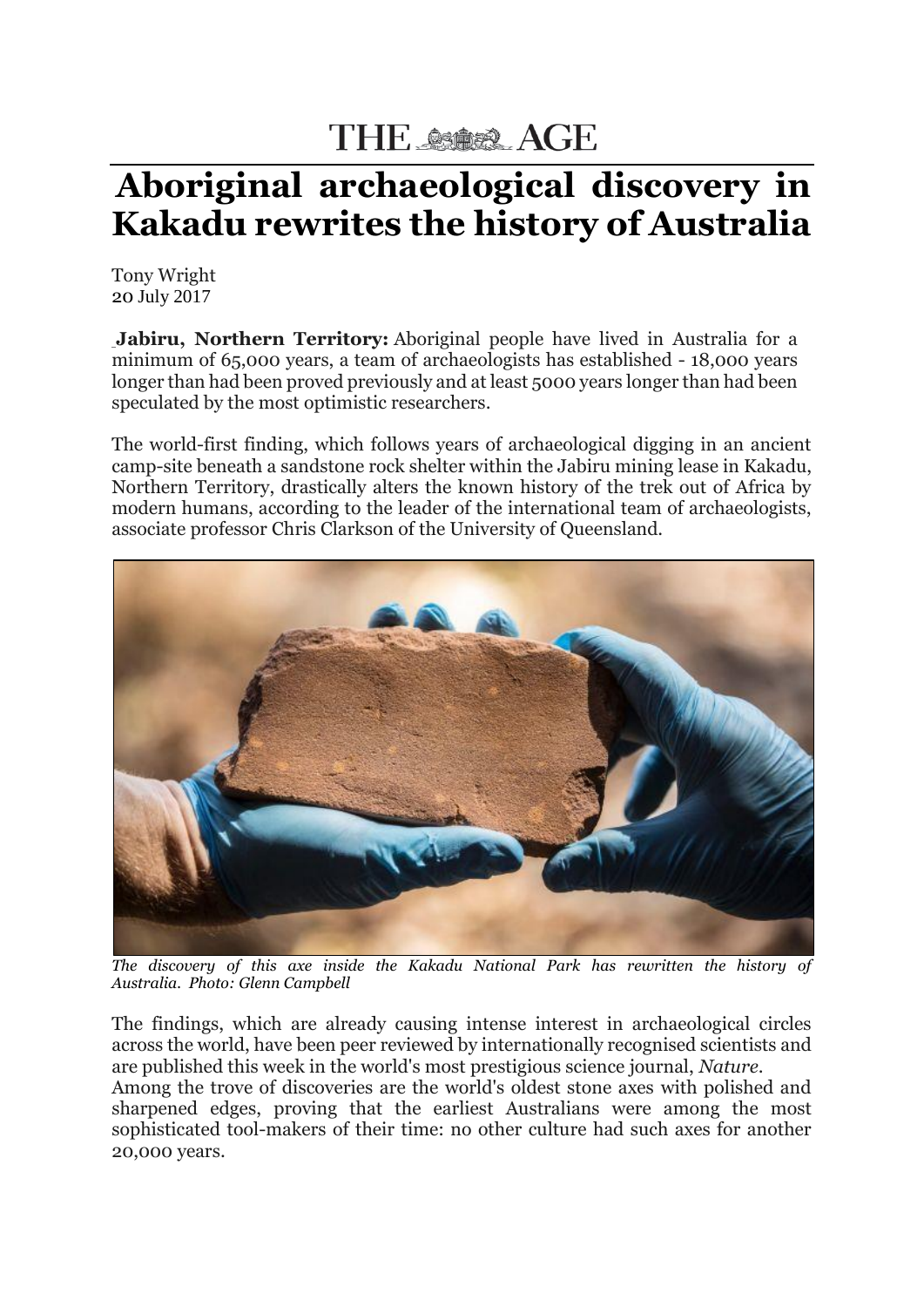

*Traditional owners Simon Mudjandi, Rosie Mudjandi, May Nango and Mark Djanjomerr at the rock shelter. Photo: Glenn Campbell*

"The axes were perfectly preserved, tucked up against the back wall of the shelter as we dug further and further," Professor Clarkson told Fairfax Media.

"There was one on the surface, another further down that we dated at 10,000 years. Then there were quite a few further down still which were able to date at 35,000 to 40,000 years, and finally one at 65,000 years, surrounded by a whole bunch of stone flakes."

The team had also found the oldest known seed-grinding tools in Australia, a large buried midden of sea shells and animal bones, and evidence of finely made stone spear tips.

Professor Clarkson said one of the most striking finds was the huge quantity of ground ochre, right from the oldest layers. This suggested the first humans to populate Australia were already enthusiastic artists, and had continued to be so through their continuing culture in an area known for its spectacular rock art.



*Traditional owners May Nango and Mark Djanjomerr with a stone axe found at the site.*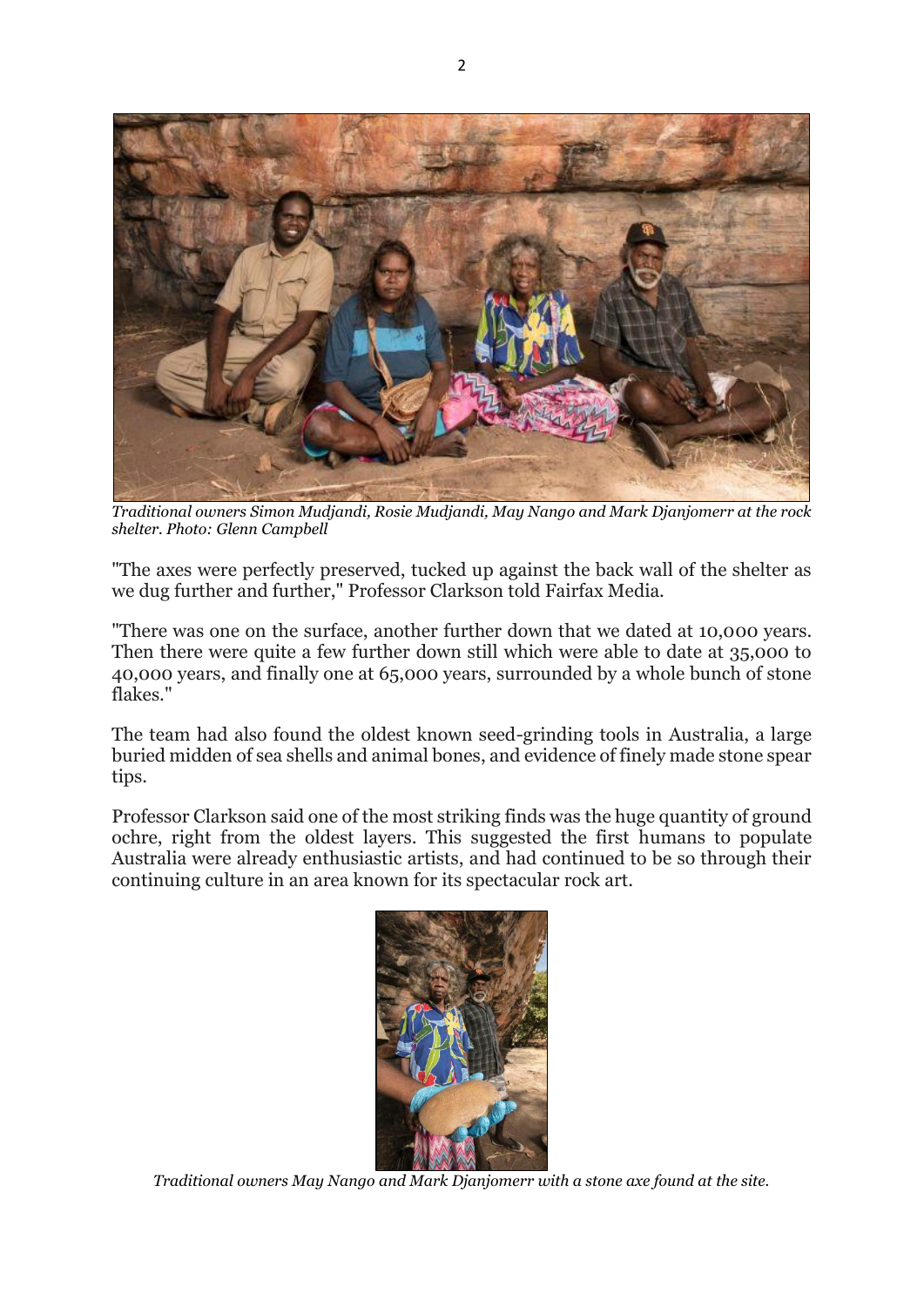One major significance of the discovery is that archaeologists will have to recalibrate previous assumptions about the journey out of Africa by modern humans. Most academics believe the trek began between 80,000 and 100,000 years ago, but until now there was no solid evidence that humans had reached south-east Asia - let alone Australia - for anything beyond 50,000 years.

"Now we know humans were living in northern Australia a minimum of 65,000 years ago, the search will be on to discover each of the steps they took on the way," Professor Clarkson said.



The discovery also confirms that Australian Aborigines undertook the first major maritime migration in the world - they had to sail a minimum of 90 kilometres across open sea to reach their destination whatever route they took in their long journey out of Africa.

No other humans had undertaken such a journey 65,000 years ago. However, after crossing between islands, they could have walked the last stretch between Papua New Guinea and northern Australia because sea levels were so low at that time, Professor Clarkson said.

## *The discovery also confirms that Australian Aborigines undertook the first major maritime migration in the world*

The discoveries also challenge earlier assumptions that the arrival of Aborigines caused an abrupt extinction of the megafauna which once roamed the continent.

The new work shows the earliest Australians occupied the land for around 20,000 years before megafauna such as the Diprotodon - a giant, wombat-like creature weighing almost three tonnes - and the giant kangaroo died out.

The work concluding that humans had occupied the shelter beneath a sandstone massif in Kakadu for 65,000 years was undertaken by professor Zenobia Jacobs, using advanced single-grain optically-stimulated luminescence dating techniques.

Earlier digs at the site, known as Madjedbebe, stretch back to the 1970s. But carbon dating and earlier methods of luminescence dating were unable to establish that occupation had extended beyond 47,000 years.

Professor Clarkson and his team were granted permission to dig the area under a landmark agreement that gave the traditional owners, through the Gundjeihmi Aboriginal Corporation, the right of veto and consultation over all aspects of the work on their land.

The team feared they would have to abandon the site when they found the remains of the first of 17 bodies they would encounter buried beneath the rock shelter. But the agreement held - the Mirrar people of Kakadu agreed the remains could be removed for study, and placed back in the ground when the work was completed.